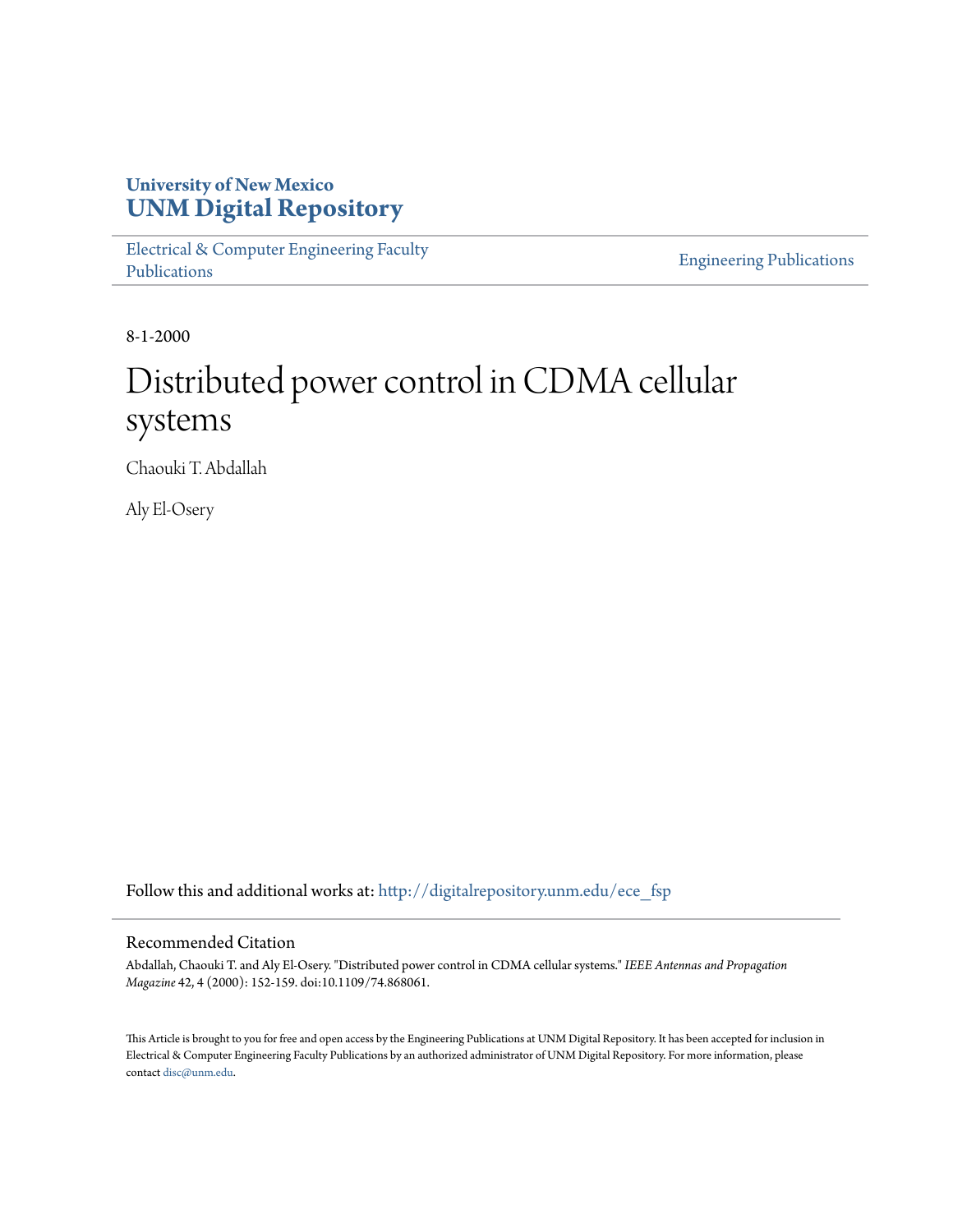### **Wireless Corner**



**Naftali (Tuli) Herscovici**  Spike Technologies, Inc. Chestnut St Nashua, NH 03060 USA +I (603) 594-8856 naftali.Herscovici@ieee.org (e-mail)



**Christos Christodoulou**  Department of Electrical and<br>Computer Engineering Computer Engineering<br>University of New Mexico<br>Albuquerque, NM 87131-1356 USA

+1 (505) 277-6580<br>+1 (505) 277-1439 (Fax)<br>[christos@eece.unm.ed](mailto:christos@eece.unm.edu)u (e-mail)

## **Distributed Power Control in CDMA Cellular Svstems**

#### *Aly El-Osery*

Autonomous Control Engineering Center (ACE) Electrical & Computer Engineering Department The University of New Mexico Albuquerque, New Mexico 87131 USA E-mail: [elosery@unm.edu](mailto:elosery@unm.edu)

#### *Chaouki Abdallah*

Electrical & Computer Engineering Department The University of New Mexico Albuquerque, New Mexico 87131 USA E-mail: [chaouki@eece.unm.edu](mailto:chaouki@eece.unm.edu)

#### **Abstract**

In wireless cellular communication, it is essential to find effective means for power control of signals received from randomly dispersed users within one cell. Effective power control will heavily impact the system capacity. *Distributed power control*  (DPC) is a natural choice for such purposes, because, unlike centralized power control, DPC does not require extensive computational power. Distributed power control should be able to adjust the power levels of each transmitted signal using only local measurements, so that, in a reasonable time, all users will maintain the desired signal-to-interference ratio. In this paper, we review different approaches for power control, focusing on CDMA systems. We also introduce state-space methods and *linear quadratic power control* (LQPC) to solve the power-control problem. A simulation environment was developed to compare LQPC with earlier approaches. The results show that LQPC is more effective, and is capable of computing the desired transmission power of each mobile station in fewer iterations, as well as being able to accommodate more users in the system.

Keywords: Land mobile radio cellular systems; wireless communications; CDMA; power control; reactive power control; centralized power control; distributed power control; linear quadratic control

tromagnetic waves as they propagate between sources and receivcrs, a close-in transmitter-receiver pair will have more power transfer than a pair that arc further apart. This becomes a problem when

**1. Introduction many** transmitters are trying to communicate with the same receiver (as is thc case in niultiple access systems), because the closest transmitter will overcome all others. In frequency-division In any multiple-access system, the need for power control is evi-<br> **I** and time-division multiple access<br>
(TDMA), this problem is dealt with using various design<br> **I** dent. In general, and due to the path loss experienced (TDMA), this problem is dealt with using various design approachcs, including power control as described in this paper. The effects of multiple access, however, become especially acute in *corle-division niultiple mcess* (CDMA).

152 */€€E Antennas and Propagation Magazine,* Vol. 42, No. 4, August 2000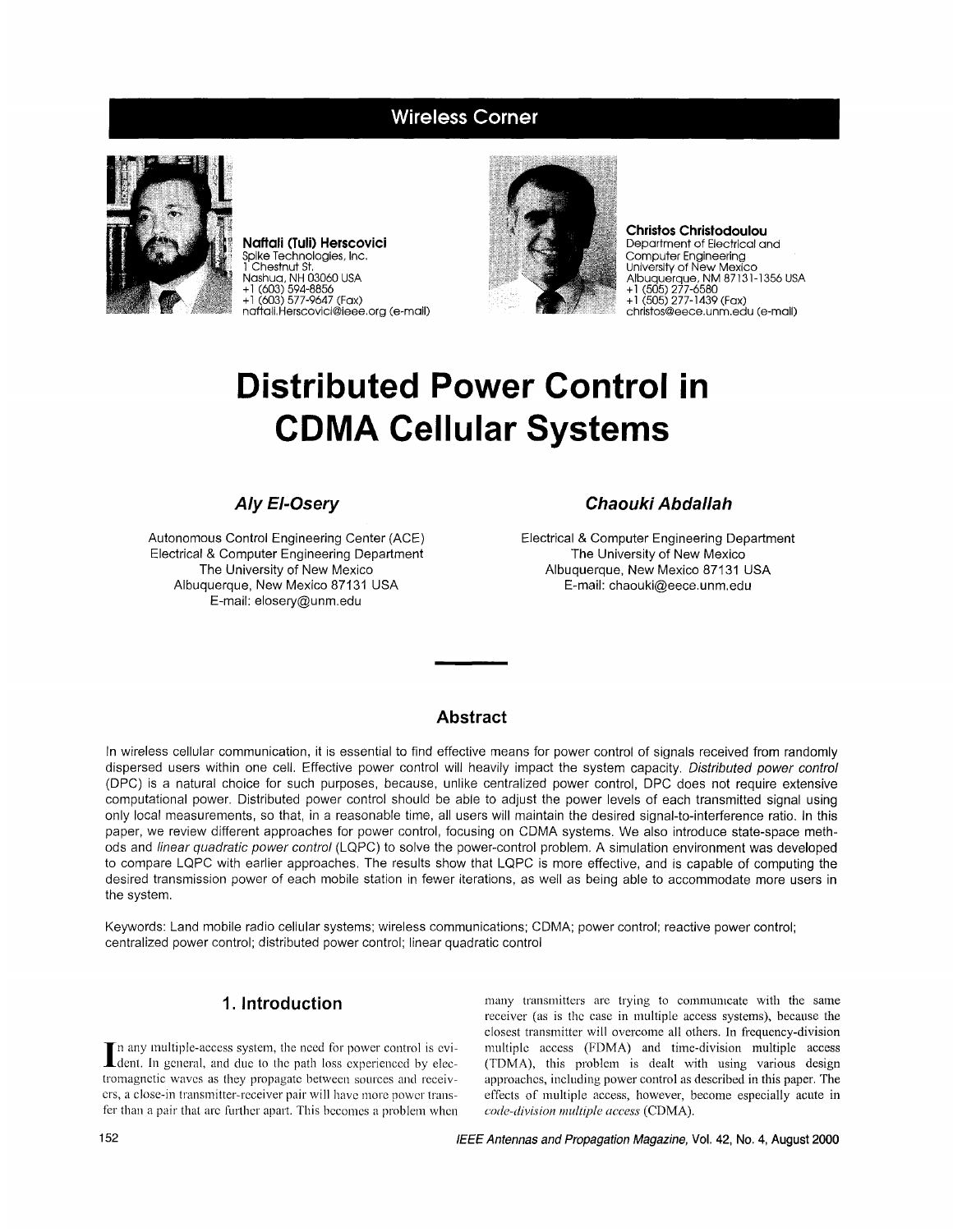Thc CDMA scheme was originally motivated, in commercial applications, by the need for more systcm capacity than what the previous schemes (i.e., TDMA or FDMA) could offer. But this advantage can be hindered in the case of CDMA by the increased interference caused by other users. Since all signals in a CDMA systcm share the same bandwidth, it is critical to use power control to maintain an acceptable signal-to-intcrference ratio (SIR) for all users, hence maximizing the system capacity [I].

Another critical problem with CDMA is thc near-far problem. This problcm also occurs due to the lack of power control: If all mobiles werc to transmit at a fixed power, the mobilc closest to thc base station would overpower all others. Yet another reason for power control is the battery lifetime: If the mobile station is always transmitting at a higher power than that needed to maintain an acceptable signal-to-interfercnce ratio, the battery will have a short lifetime. With power control, cach mobile station may transmit using the minimum powcr needed for maintaining the required signal-to-interference ratio.

As is well known, the mobile channel is best modeled statistically, Icading, in gcneral, to a Rayleigh or Ricean channcl [2]. Thc largc-scalc channel models are, however, bascd on the assumption that electromagnetic waves will expcrience a path loss inversely proportional to the distance traveled, raised to some power. An accurate model of the wireless channel and its state is usually unobtainablc. Also, any power-control algorithms devclopcd should be able to adjust the powcr levels of each mobile using local measurements only, so that in a reasonable timc, all users will maintain the desired signal-to-interference ratio. In this paper, we will review the idea of ccntralizcd powcr control, but conccntratc on thc general class of distributed control algorithms, as they scem to be more realistic when thc number of mobiles grows. Also, only the uplink (mobilc-to-base-station) control will be reviewed, but all results may be applied to the downlink (basestation-to-mobile) case.

Some of the early work in power control was provided by [3]. In [4, 5, 6], centralized power control was studied, and, duc to thc complexity of the system, it was suggested that centralizcd power control be uscd only for providing theoretical limits. When all users could be accommodated with an acceptable signal-tointerference ratio, [7] suggested a distributed power-control algorithm that will converge and that computes the required transmission power of each mobilc station. In [8], a second-order constrained powcr-control (CSOPC) algorithm was presented. This approach uses the current and past power values to determine the necessary transmission power of each mobile. CSOPC was compared with the algorithm presented in [7], and was shown to converge at a faster rate. Convergence analysis of distributed power control algorithms was investigated in [9]. In [10], a framework for uplink power control in cellular radio systems was presented. Our review for solving the power-control problem will be within such a framework. Throughout this paper, it is assumed that all users can be accommodated, and therefore removal algorithms (to determine which users should be disconnected in order to maintain the required signal-to-noise ratio) will not be discussed here.

This paper is organized as follows. Background material on the power-control problcm is given in Section 2. Section 3 reviews the power-control algorithm of  $[11]$ . Section 4 formulates the power-control problem using the link-balance approach. Section 5 reviews the CSOPC approach. Section 6 presents our ncw approach to powcr control, followed in Section 7 by a dcscription of the simulation environment and the simulation results. Our conclusions are given in Section 8.

#### **2. Background**

As mentioned earlier, power control is a very critical aspect of CDMA systems. Without power control in such systems, the quality of the transmitted signal will deteriorate, and various problems, such as the near-far problem, will occur. Power control may be divided into two areas: open-loop and closed-loop power control. In open-loop control, it is assumcd that the channel between the mobile station and the base station is completely symmetric. In this ideal case, measuring the powcr level received by the base station would determine the transmitting power of the mobile station, and it would thus be possible to adjust the powcr at will. However, this situation is not realistic, since the frequencies for the forward and reversc links are usually different [I 11, **and** thc wircless channel is constantly varying [2]. To account for the Fact that, in practice, the channel is not symmetric, closed-loop control should be used. However, closed-loop control is costly if not implemented in a distributed fashion. The focus in this paper will thus be on closed-loop control that can quickly determine the transmission power for signals that are randomly dispcrscd.

#### **2.1 Terms and Definitions**

In this section, some of the notation used in this paper will be introduccd.

**Signal-to-interference ratio (SIR):** SIR is a measure of the quality of the received signal, and will bc used to determine the control action that needs to be taken. The SIR, represented as  $\gamma$ , is defined as [12]

$$
\gamma = (E_b/I_0)(R_b/B_c),\tag{1}
$$

where  $E_b$  is the energy per bit of the received signal in watts,  $I_0$  is the interference power in watts per Hertz,  $R_b$  is the bit rate in bits per second, and  $B_c$  is the radio-channel bandwidth in Hertz.

**Outage probability:** The probability of failing to achieve adequate reception of the signal due to co-channel interference. It is defined as the ratio of the number of disconnected or handedover users to that of the total number of users in the system.

**Removal algorithm:** A removal algorithm is a strategy for removing the minimal required number of users possible in order to minimize the outage probability. Removal algorithms are nccessary when it becomes impossible to accommodate all the current users in the system. However, removal algorithms are beyond the scope of this paper, and will not bc discusscd further.

#### **3. Bang-Bang Power Control**

The goal of power control is to maintain the desired SIR in an environmcnt of varying propagation loss. Under the control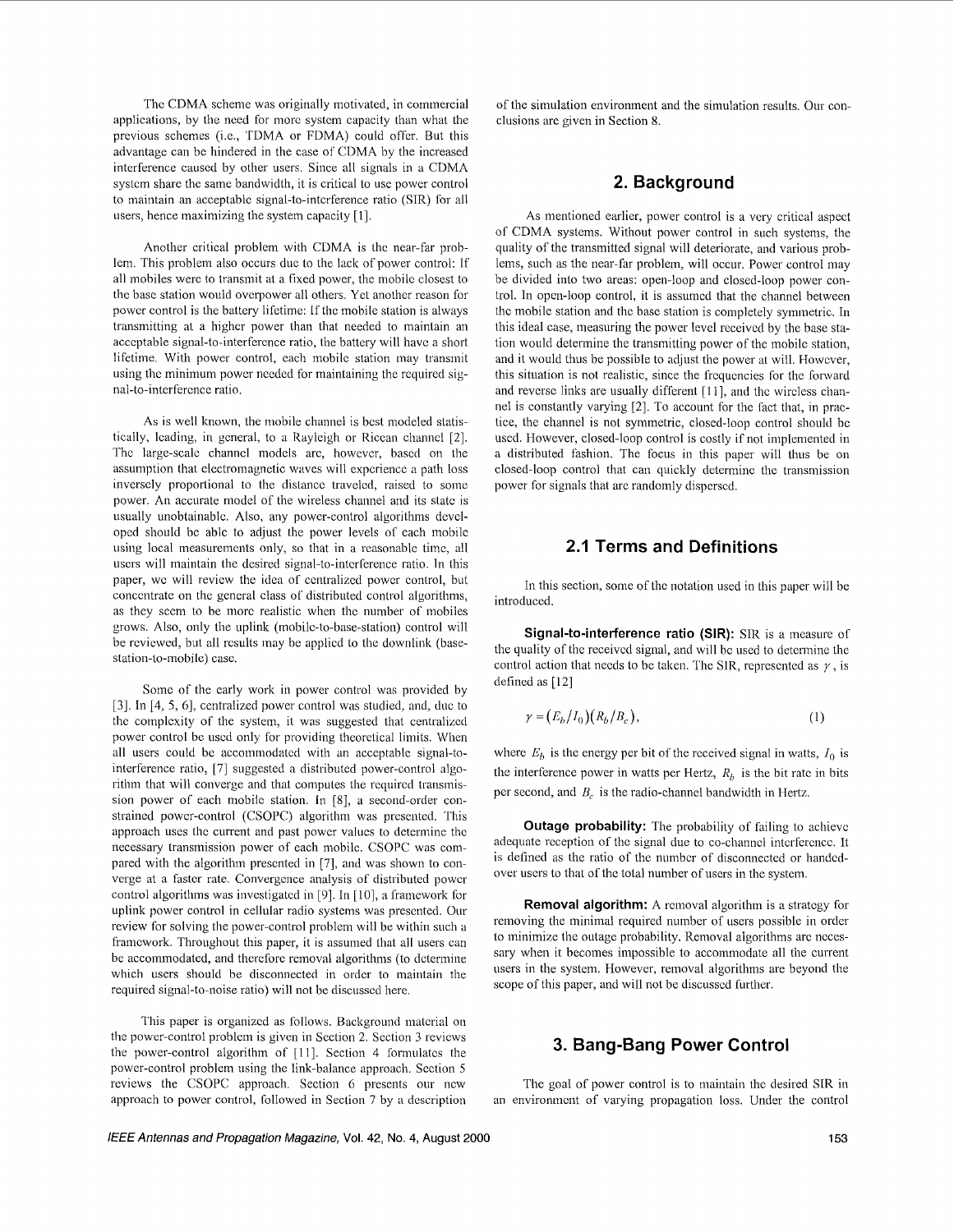scenario of this section, it is assumed that the changes in the propagation loss are slow cnough for the control mechanism to track them. The control law is also designed to deal with the inherent delays in the system. We then present such a control law, as described in [11].

For any particular mobile, let  $T(j)$  be the transmitted energy, in dB, of the jth power-control measurement period, and let  $L(j)$ , in dB, be the propagation loss during the same period. Then, the received energy over this measurement period is given by

$$
E(j) = T(j) - L(j) \text{ dB.}
$$
 (2)

Due to the propagation time delay (where, in this case, a delay of one symbol period is assumed), the transmitted power for the  $(j + 1)$  th interval is given by

$$
T(j+1) = T(j) + \Delta C \Big[ E(j-1) \Big], \tag{3}
$$

where  $\Delta$  is a fixed increment by which the transmission power is increased or decreased, and where

$$
C(E) = \begin{cases} -1 & \text{with probability } P'_d \left( E_s / I_0 \right) \\ +1 & \text{with probability } 1 - P'_d \left( E_s / I_0 \right) \end{cases}
$$
 (4)

 $P'_d$  is the probability that the power will be reduced, taking into account the probability of command error;  $E_s$  is the symbol energy; and  $I_0$  is the interference energy. Equation (3) is a form of *bang-bang control* [13]. Combining Equations (2) and (4), the following closed-loop equation is obtained:

$$
E(j+1) = E(j) + \Delta C \Big[ E(j-1) \Big] - \Big[ L(j+1) - L(j) \Big] d\mathbf{B}.
$$
 (5)

**A** few things are to be noted about this type of control. First, the control command can only be increased or decreased by a fixed increment. Second, Equation *(5)* is a nonlinear difference equation, and is not easily solvable without using further assumptions [11, 141.

#### **4. Link-Balance Problem**

In this section, the power control is detennined based on the link-balance problem. In this paper, it is assumed that the transmitted signal experiences link gain as  $d^{-4}$ , where *d* is the distance (in meters) between the mobile station and the base station. Other propagation models [2] could be incorporated just as easily, but they are not discussed here. Figure 1 shows a simplified diagram of the communication link. A mobile, *i,* uses a base station, *A,* which is closest to it, for communication purposes. The communication gain between base station *A* and mobile station *i* is denoted by  $G_{Ai}$ . If the transmission power of mobile *i* is  $p_i$ , the signal-tointerference ratio for mobile *i*, represented by  $\gamma_i$ , is given by

$$
\gamma_i = \frac{p_i}{\sum_{j \neq i}^Q p_j w_{ij}},\tag{6}
$$



Figure 1. The gain of the communication link.

where  $w_{ii}$  is defined as

$$
w_{ij} = \begin{cases} \frac{G_{kj}}{G_{ki}} & i \neq j, \\ 0 & i = j. \end{cases} \tag{7}
$$

*Q* is the total number of mobiles in the system, and the transmission power is subject to the following constraint:

$$
0 \le p_i \le \overline{p}_i,\tag{8}
$$

where  $\vec{p}_i$  is the maximum transmission power of mobile *i*.

Using Equation *(6),* the *link-balance problem* (LBP) is formulated as follows:

*Find the power level p, such that* 

$$
\gamma_i = \frac{p_i}{\sum_{i \neq i}^Q p_j w_{ij}} \ge \gamma^*,\tag{9}
$$

where  $\gamma^*$  is the desired threshold below which the signal quality *is unacceptable.* 

Note that this model does not yet include the noise introduced by the channel. In the next subsections, different approaches to solving the LBP will be discussed.

#### **4.1 Centralized Power Control**

Centralized power control assumes that all information about the link gains is available and then, in one step, the maximum achievable SIR level is computed. In fact, let

**1** 54 *IEEE Antennas and Propagation Magazine,* Vol. **42,** No. **4, August 2000**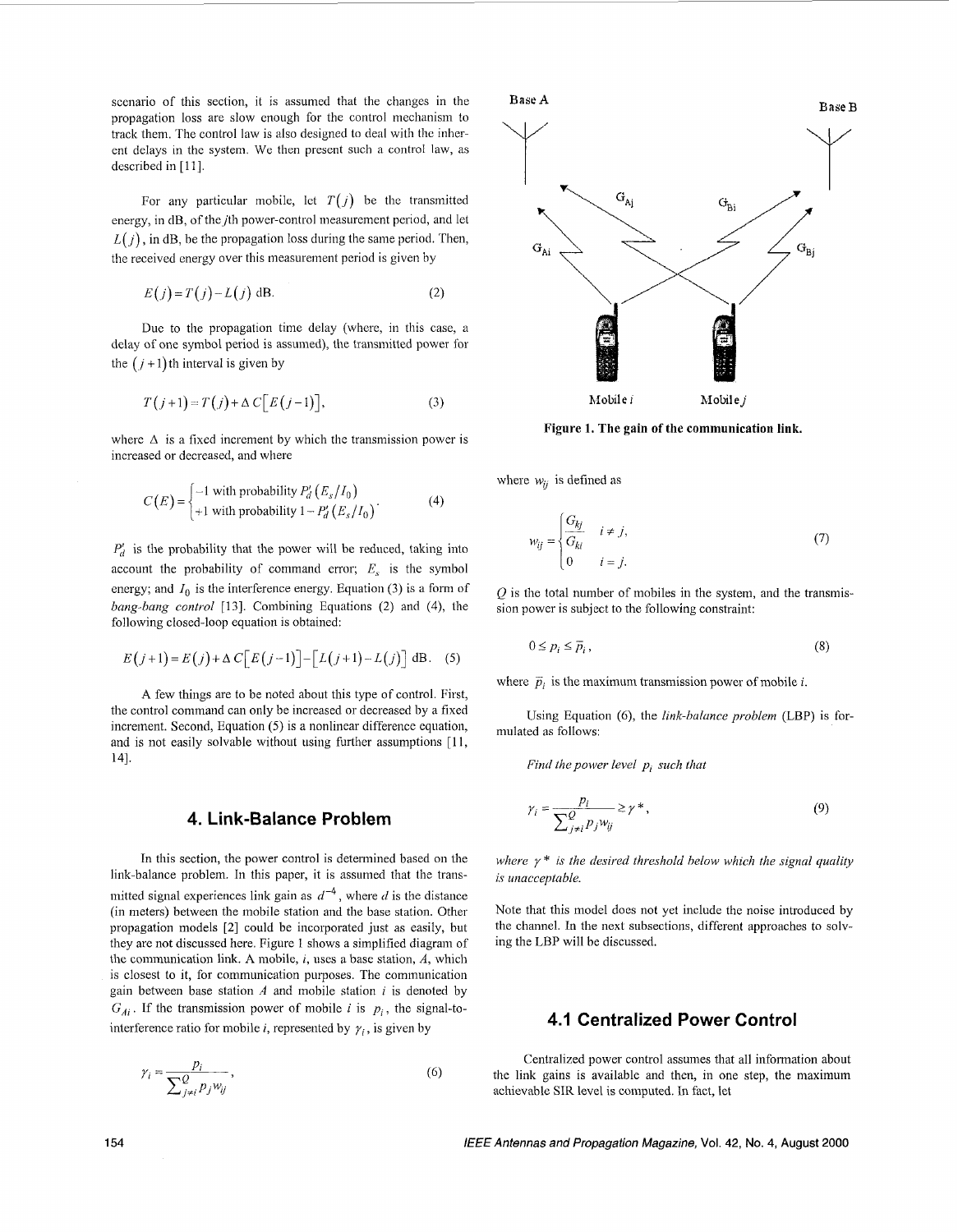$$
\mathbf{W} = \begin{pmatrix} 0 & w_{12} & \cdots & w_{1Q} \\ w_{21} & \ddots & & w_{2Q} \\ \vdots & & \ddots & \vdots \\ w_{Q1} & \cdots & \cdots & 0 \end{pmatrix}_{Q \times Q}
$$
 (10)

and

$$
\mathbf{P} = \begin{pmatrix} P_1 \\ \vdots \\ P_Q \end{pmatrix} . \tag{11}
$$

The LBP has an analytical solution as follows [3]: The largest achievable SIR level,  $\hat{\gamma}$ , is related to the matrix, **W**, by  $\hat{\gamma} = 1/\lambda^*$ , where  $\lambda^*$  is the largest real eigenvalue of matrix **W**. The power vector,  $P^*$ , achieving this maximum level is given by the eigenvector corresponding to  $\lambda^*$ . Thus, the power-control problem is reduced to a general eigenvalue problem. The main limitation with such an approach is exactly the fact that it is centralized: To compute the power for a given mobile station *i,* the data of all other mobile stations has to be available. From a practical point of view, as the number of mobiles grows, this approach becomes unfeasible, or at least computationally costly. Even if it were possible to obtain all the necessary information, there are no guarantees that  $\hat{\gamma} \ge \gamma^*$ . as the number of mobiles grows, this approach becomes unfeasible,<br>or at least computationally costly. Even if it were possible to obtain<br>all the necessary information, there are no guarantees that  $\hat{\gamma} \ge \gamma^*$ .<br>If  $\hat{\gamma}$ ized power control approach, the removal algorithm becomes very computationally expensive, whicli is another reason for the impracticality of this approach.

#### **4.2 Distributed Power Control**

**As** opposed to centralizcd power control, distributed powcr control should be able to iteratively adjust the power levels of each transmitted signal, using only local measurements. Thus, in reasonable time, all users will achieve and maintain the desired signalto-interference ratio.

If we assume that  $\gamma^*$  is the desired signal-to-interference ratio, and that each mobile station,  $i$ , has receiver noise  $n_i$ , Equation (9) may be rewritten as

$$
\gamma_i = \frac{p_i}{\sum_{j \neq i}^Q p_j w_{ij} + \frac{n_i}{G_{ki}}} \ge \gamma^*,\tag{12}
$$

where  $n_i$  is the *i*th receiver noise in watts.

The goal now is to find the transmission power of mobile *i* such that the following inequality is satisfied:

$$
p_i \ge \psi_i(\mathbf{P}) = \gamma^* \left( \sum_{j \ne i}^Q p_i w_{ij} + \frac{n_i}{G_{ki}} \right), \tag{13}
$$

where  $\psi(\mathbf{P})$  is known as the *interference function*, and has the following properties [10]:

- *Positivity:*  $\psi_i(\mathbf{P}) > 0$ • *Monotonicity:* if  $P > P'$ , then  $\psi_i(P) > \psi_i(P')$
- Scalability: For all  $\alpha > 1$ ,  $\alpha \psi_i(\mathbf{P}) > \psi_i(\alpha \mathbf{P})$

Since it is desired to use the minimum transmission power possible, inequality **(1** *3)* hccomes an equality, and an iterative method for power control could be written as [10]

$$
p_i(n+1) = \psi_i \left[ \mathbf{P}(n) \right]. \tag{14}
$$

Given the power constraint in inequality **(8),** the constrained iterative power-control algorithm in Equation (14) becomes

$$
p_i(n+1) = \min\left\{\overline{p}_i, \psi_i\Big[\mathbf{P}(n)\Big]\right\} = \min\left\{\overline{p}_i, \frac{\gamma^*}{\gamma_i(n)}p_i(n)\right\}, \quad (15)
$$

where  $\gamma_i(n)$  is the signal-to-interference ratio of mobile *i* at iteration *n*. It is important to note that, unlike centralized power control, only the total interferencc is needed to compute the power levels. The convergence of the iterative algorithms given by Equations  $(14)$  and  $(15)$  is studied in  $[10]$ . Different approaches using iterative methods are being designed, trying to accomplish a faster convergence rate. In the following two sections, two different approaches will be presented. The first is the constrained secondorder power control (CSOPC) [8], and the second is our linear quadratic power control (LQPC).

#### **5. Constrained Second-Order Power Control**

In this scction, the LBP of Equation (12) will be converted into a set of linear equations. Then, the results presented in [8] will be reviewed.

Equation (12) could be written as a set of linear equations as follows:

$$
\mathbf{XP} = \Xi \,,\tag{16}
$$

where **P** is defined in Equation (11), and

$$
\mathbf{X} = \mathbf{I} - \mathbf{A},\tag{17}
$$

$$
\mathbf{A} = \left\{ a_{ij} \right\}, \qquad a_{ij} = \gamma \cdot w_{ij}, \tag{18}
$$

$$
\Xi = \left\{ \xi_i \right\}, \qquad \xi_i = \gamma \ast \frac{n_i}{G_{ik}}. \tag{19}
$$

Thus, Equation (12) has been converted to a set of linear equations that could be iteratively solved for **P** [SI.

CSOPC is developed by applying the *successive overrelaxation method* (SOR) [15] to Equation (16). The CSPOC results in [8] were compared with the *distributed-constraint power control*  (DCPC) in [7]. CSOPC was provcn to be more effective; conse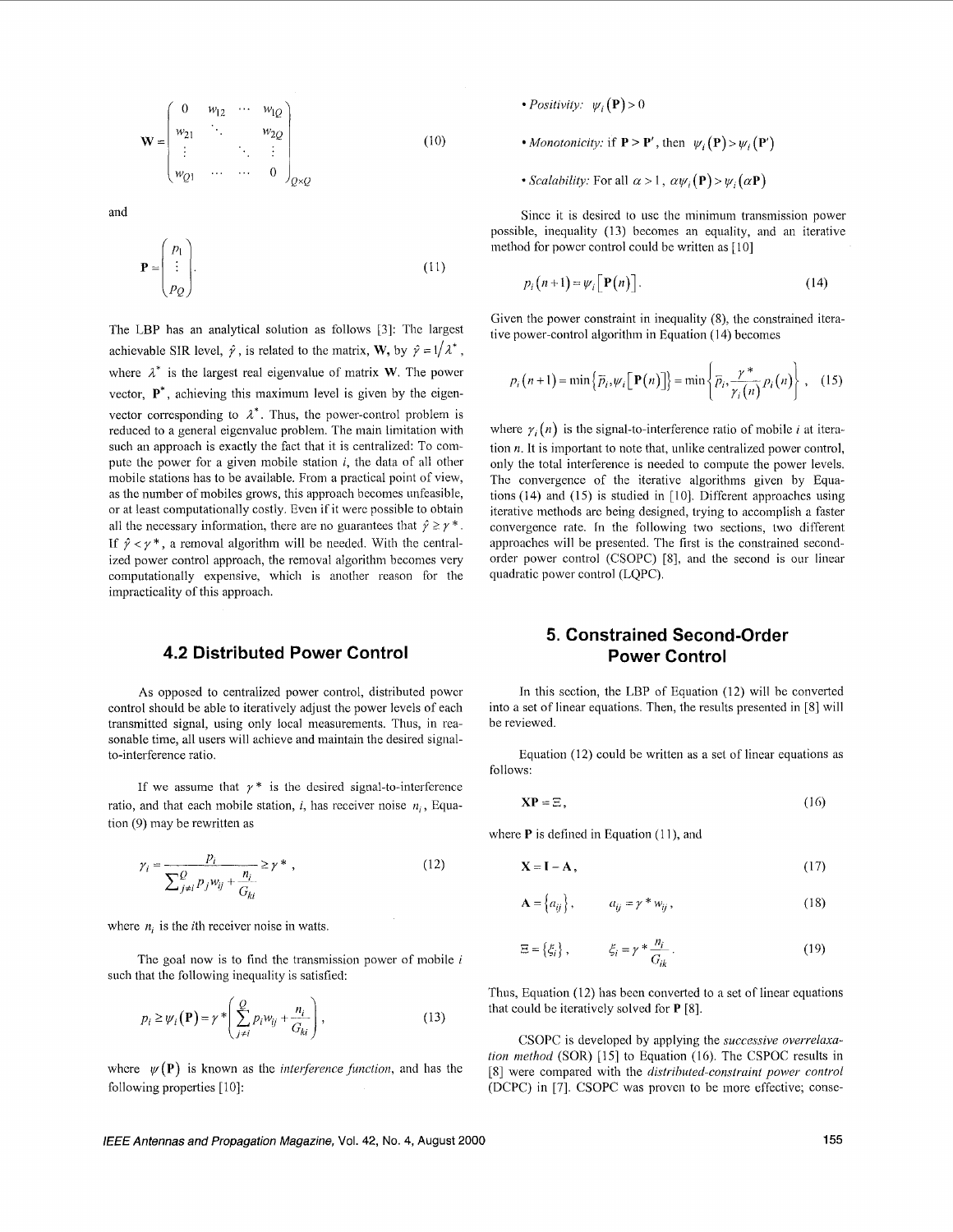quently, later in this paper, the CSOPC algorithm will be used as the comparison benchmark. In this section, a brief overview of the CSOPC approach will be given. Through some manipulations, the following iterative algorithm was obtained [8]:

$$
p_i(n+1) = \min\left\{\bar{p}_i, \max\left\{0, a(n) \frac{\gamma^*}{\gamma_i(n)} p_i(n) + \left[1 - a(n)\right] p_i(n-1)\right\}\right\}
$$
(20)

where, as described earlier,  $\bar{p}_i$  is the maximum allowable power for mobile *i*,  $\gamma_i(n)$  is the signal-to-interference ratio of mobile *i* at iteration *n*,  $p_i(0)$  is chosen randomly between 0 and  $\bar{p}_i$ , and  $a(n)$  is a decreasing sequence such that  $\lim a(n) = 1$ . As an  $n \rightarrow$ 

example, the following  $a(n)$  sequence was used in [8]:

The following equation is a decreasing sequence such that 
$$
\lim_{n \to \infty} (n) = 1
$$
. As the following  $a(n)$  sequence was used in [8]:  $a(n) = 1 + \frac{1}{1.5^n}$ ,  $n = 1, 2, \ldots, l$ ,  $(21)$ 

where  $l$  is the total number of iterations. Equation (20) determines the necessary power using the current and the past power values, which accounts for the terminology of "second-order.'' Note that if  $a(n) = 1$ , Equation (20) reduces to Equation (15), and that the *min* and *max* operators are used to guarantee that the power will be within the allowable range, bascd on Equation (8).

#### **6. Linear Quadratic Control**

Borrowing on results fiom modern control thcory, we present a state-space fonnulation and linear quadratic control [13] as a viable design methodology for power control. Our approach is to view each mobile-to-base-station connection as a separate subsystcm, as described by

$$
s_i(n+1) = \frac{p_i(n) + u_i(n)}{I_i(n)} = s_i(n) + v_i(n),
$$
 (22)

where 
$$
I_i(n) = \sum_{j \neq i}^{Q} p_i w_{ij} + \frac{n_i}{G_{ki}}
$$
,  $v_i(n) = u_i(n)/I_i(n)$ , and, by

definition,  $s_i(n) = p_i(n)/I_i(n)$ . The input,  $u_i(n)$ , to each subsystem should only depend on thc total interference produced by the other users. The goal is to find the right control command that will make each  $s_i$  track a desired signal-to-interference ratio  $\gamma^*$ . For simplicity, we will assume that  $\gamma^*$  is the same for all mobile stations, although other cases may be easily accommodated. To accomplish such a task, and to climinatc any steady-statc crrors [13], a new state is added to the system. This is that of the integerator of the error,  $e_i(n) = s_i(n) - \gamma^*$  [16], which, in the discretetime case, is nothing more than a summation of the previous values. Therefore, the new state is  $\zeta_i(n)$ , where

$$
\zeta_i(n+1) = \zeta_i(n) + e_i(n) = \zeta_i(n) + s_i(n) - \gamma^*.
$$
 (23)

Let us define  $x_i(n)$  as

$$
x_i(n) = \begin{pmatrix} e_i(n) \\ s_i(n) \end{pmatrix}.
$$
 (24)

Using the abovc notation, each subsystem can now be expressed as *a* second-order linear state-space system by

$$
x_i(n+1) = \begin{pmatrix} e_i(n+1) \\ s_i(n+1) \end{pmatrix} = \begin{pmatrix} 1 & 1 \\ 0 & 1 \end{pmatrix} x_i(n) + \begin{pmatrix} 0 \\ 1 \end{pmatrix} v_i(n), \qquad (25)
$$

$$
i_n(n) = (0 \ 1)x_i(n).
$$
 (26)

We then choose the feedback controller

$$
v_i(n) = -\left[k_{\xi} \quad k_s\right] x_i(n). \tag{27}
$$







**Figure 3. The outage probability as a function of the number of**  mobile stations per cell, for  $\overline{p}_i = 1$ .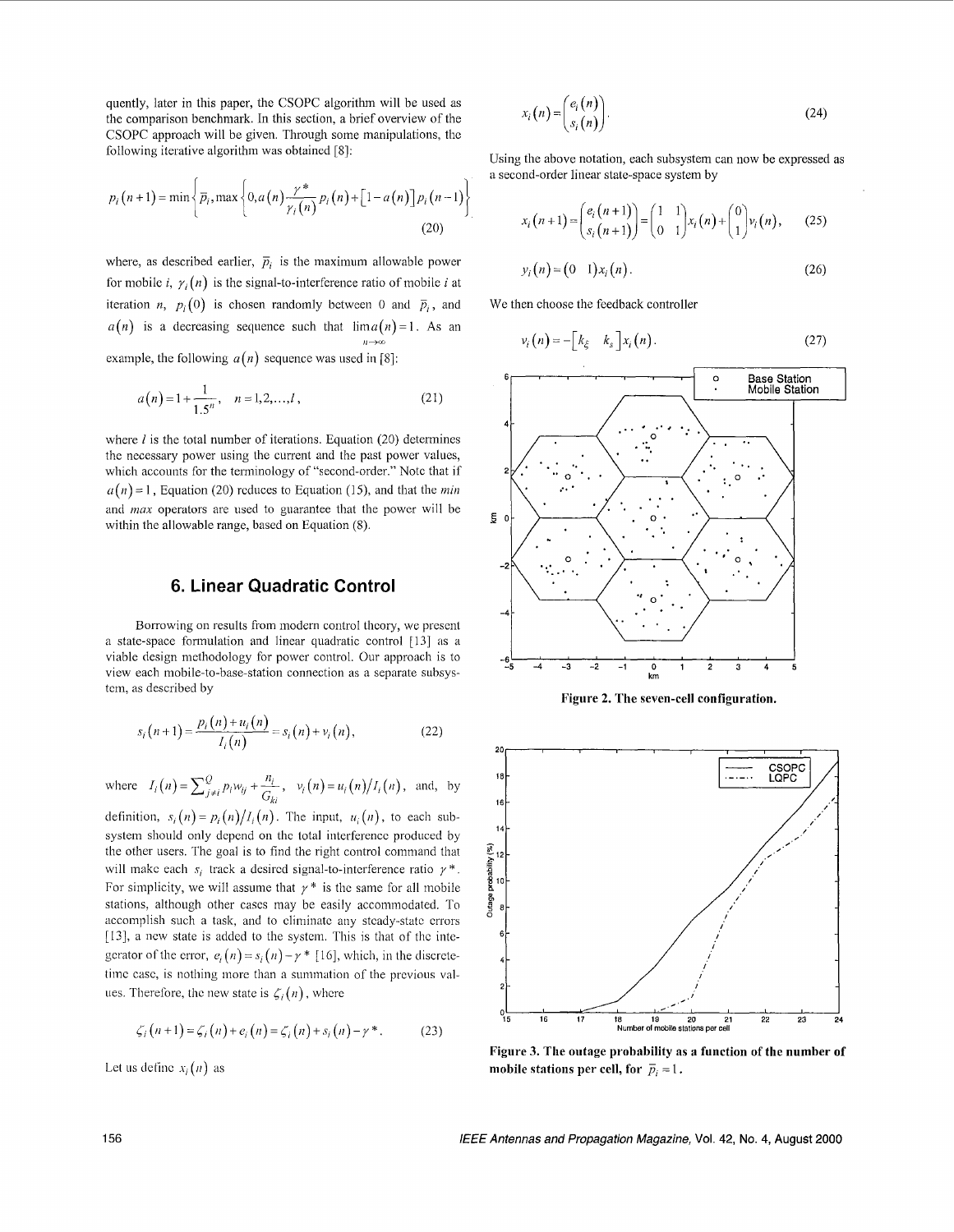If we choose the appropriate feedback gains,  $k_c$  and  $k_s$ , then the closed-loop system corresponding to Equations (25) will be asymptotically stable. Therefore, the steady-state state,  $s_i(n)$ , will go to  $\gamma^*$ .

In order to use LQ control theory, we choose the following quadratic performance measure [13]:

$$
J = \sum_{n=0}^{\infty} \left\{ x'(n) Qx(n) + v'(n) Rv(n) \right\},\qquad(28)
$$

where ()' denotes transpose, the term  $x'(n)Qx(n)$  is a weight on the control accuracy,  $v'(n)Rv(n)$  is a measure of control effort, and they are chosen to be

$$
Q = \begin{pmatrix} 200 & 0 \\ 0 & 0 \end{pmatrix}, \qquad R = 0.1. \tag{29}
$$

The gain matrix,  $K = (k_{\xi} \mid k_{s})$ , is found. *Q* and *R* are chosen in such a way that the inequality of Equation (8) and the properties of the standard interference function arc satisficd. Such a pcrformance index is a standard one in the design of controllcrs for lincar systems, but has never been used in the powcr-control arcna. Once the gain, *K,* is found, the new power command can bc computed as follows:

$$
p_i(n+1) = \min\left\{\overline{p}_i, s_i(n+1)I_i(n)\right\}.
$$
 (30)

#### **7. Results**

#### **7.1 Simulation Environment**

A simulation environment is essential in order to be able to test and comparc results. This simulation cnvironment has the following components:



Figure 4. The outage probability as a function of the number of iterations, for  $\overline{p}_i = 1$ , with 18 mobile stations per cell.

*EEEAnfennas and Propagation Magazine,* Vol. 42, No. **4,** August 2000 157



**Figure 5. The outage probability as a function of the number of iterations, for**  $\overline{p_i} = 5$ , with 26 mobile stations per cell.



**Figure 6. The outage probability as a function of the number of**  mobile stations per cell, for  $\overline{p}_i = 5$ .

- Generation of a hcxagonal cell and its six neighboring cells (Figurc 2)
- Random choice of the number of mobiles in each cell
- Random allocation of thc mobiles in each cell
- Thc user *has* control over thc minimum and maximum numbcr of mobiles in each cell
- Gencration of thc path loss bascd on available models.

#### **7.1 .I Parameters**

Most of the parameters used for the simulation arc taken from the IS-95 system [17], and are as follows: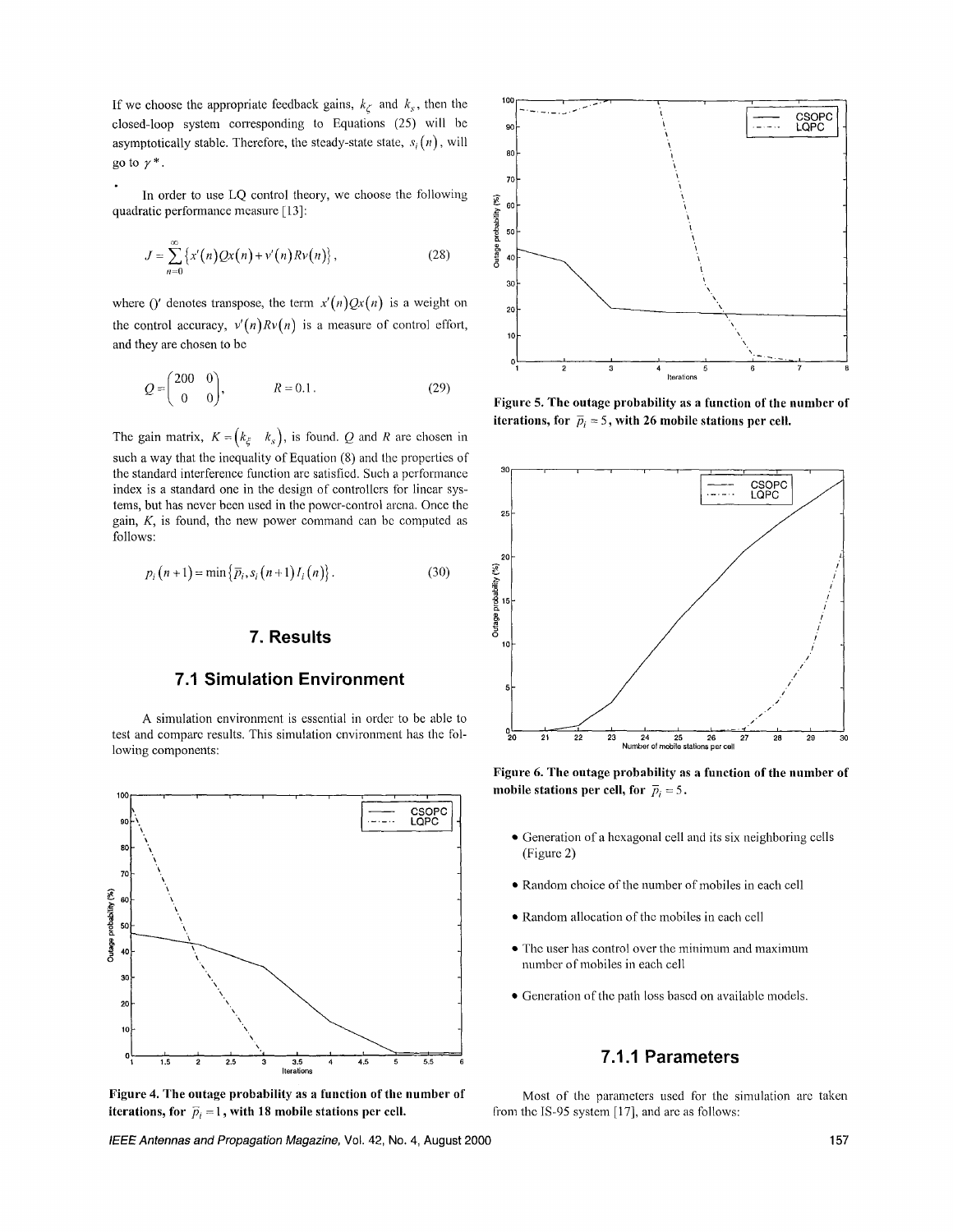- $\bullet$  Desired energy per bit,  $E<sub>b</sub>$ , to interference power per hertz, *I,,* is 7 dB
- $\bullet$  Bit rate,  $R_b$ , is 9600 bits per second
- Radio-channel bandwidth,  $B_c$ , is 1.2288 MHz.
- Receiver noise,  $n_i = n = 10^{-12}$ ,  $1 \le i \le Q$

#### **7.2 Simulation Results**

The system was simulated with two different maximum transmission powers, 1 and *5* watts. The outage probability was used as a measure for comparing the *constrained second-order power control* (CSOPC) and the new approach, LQPC, developed in this paper. The outage probability versus the number of iterations and versus the number of mobile stations in each cell was computed and plotted. Since, in reality, the users are randomly dispersed, each point on the curves is obtained after simulating the system 100 times, and averaging out the results.

As seen from the simulation results in Figure 3 for  $\overline{p}_i = 1$  watts, the difference between the two approaches is not large. Nevertheless, as shown in Figure 4 for 18 mobile stations pcr cell, the new approach reaches zero outagc probability in three iterations, versus five iterations for CSOPC. For  $\bar{p}_i = 5$  watts, the difference is more noticeable (see Figure 6). With a higher maximum level for the transmission power, the system can accommodate more mobile stations. By comparison, the new approach is morc effective in handling a larger number of mobile stations in the system. In Figure *5,* it can be seen that the outage probability for 26 mobile stations per cell goes to zero in seven iterations. In seven iterations, the outage probability using CSOPC is approximately 19 percent. This does not mean that CSOPC cannot accommodate 26 mobiles, but that rather that more iterations may be needed for CSOPC to converge to the right solution. As mentioned earlier, there were no removal algorithms incorporated in cither approach. It is also important to note that the new approach can handle 26 mobile stations with zero outage probability, as opposed to 21 using CSOPC, as shown in Figure 6.

#### **8. Conclusions**

In this paper, we havc presentcd an overview of various power-control algorithms for CDMA systems. In addition, a new approach to controlling the transmission power of a mobile station was introduced. **A** simulation environment was designed to test existing techniques, as well as the new techniques developed. **A**  comparison between the new approach and the constrained secondorder power control, introduced in [8], was made. As seen from the simulation results, the new approach is faster and can accommodate more mobiles in the system. The advantage of LQPC, besides the fact that it is more effective, is the possibility of adding measurement errors to the model. Then, more advanced control-theory concepts inay be brought to bear to solve the most general powercontrol problem.

However, there is still a need for an approach to determine the best Q and *R* for use in the power-control solution. Yet another approach is to incorporate the saturation function to represent the constraint on the transmission power directly, and to treat the problem as a non-linear control problem.

#### **9. References**

1. S. K. Park and H. S. Nam, "DS/CDMA Closed-Loop Power Control with Adaptive Algorithm," *Electronics Letters,* **35,** 17, August 1999, pp. 1425-1427.

2. Theodore S. Rappaport, *Wireless Communications: Principles and Practice,* Upper Saddle River, New Jersey, Prentice Hall PTR, 1996.

3. Jen Zander, "Performance of Optimum Transmitter Power Control in Cellular Radio Systems," *IEEE Transactions on Vehicular Technology,* VT-41, 1, Febniary 1992, pp. 57-62.

4. Dongwoo Kim, **"A** Simple Algorithm for Adjusting Cell-Site Transmitter Power in CDMA Cellular Systems," *IEEE Transactions on Vehicular Technology,* VT-48, 4, July 1999, pp. 1092- 1098.

*5.* Qiang Wu, "Performance of Optimum Transmitter Power Control in CDMA Cellular Mobile Systems," *IEEE Transactions on Vehicular Technology,* VT-48,2, March 1999, pp. 571-575.

6. S. A. Grandhi, R. Vijayan, and D. J. Goodman, "Centralized Power Control in Cellular Radio Systems," *IEEE Transactions on Vehicular Technology,* VT-42,4, November 1993, pp. 466-468.

7. Gerard J. Foschini and Zoran Miljanic, **"A** Simple Distributed Autonomous Power Control Algorithm and its Convergence," *IEEE Transactions on Vehicular Technology,* VT-42, 4, November 1993, pp. 641-646.

8. Riku Jeantti and Seong-Lyun Kim, "Second-Order Power Control with Asymptotically Fast Convergence," *IEEE Journal on Selected Areas in Communications,* **18,** 3, March 2000, pp. 447- 457.

9. Ching-Yao Huang and Roy D. Yates, "Rate of Convergence for Minimum Power Assignment Algorithms in Cellular Radio Systems," *Wireless Networks,* 4, 1998, pp. 223-231.

10. Roy D. Yates, **"A** Framework for Uplink Power Control in Cellular Radio Systems," *IEEE Journal on Selected Areas in Communications,* **13,** 7, September 1995.

11. Andrew J. Viterbi, *CDMA: Principles of Spread Spectrum Communication,* Reading, Massachusetts, Addison Wesley, 1995.

12. William C. Y Lee, "Overview of Cellular CDMA," IEEE *Transactions on Vehicular Technology,* VT-40, 2, May 1991, pp. 291-302.

13. P. Dorato, C. T. Abdallah, and V. Cerone, *Linear Quadratic Control: An Introduction, New Jersey, Prentice Hall, 1995.*